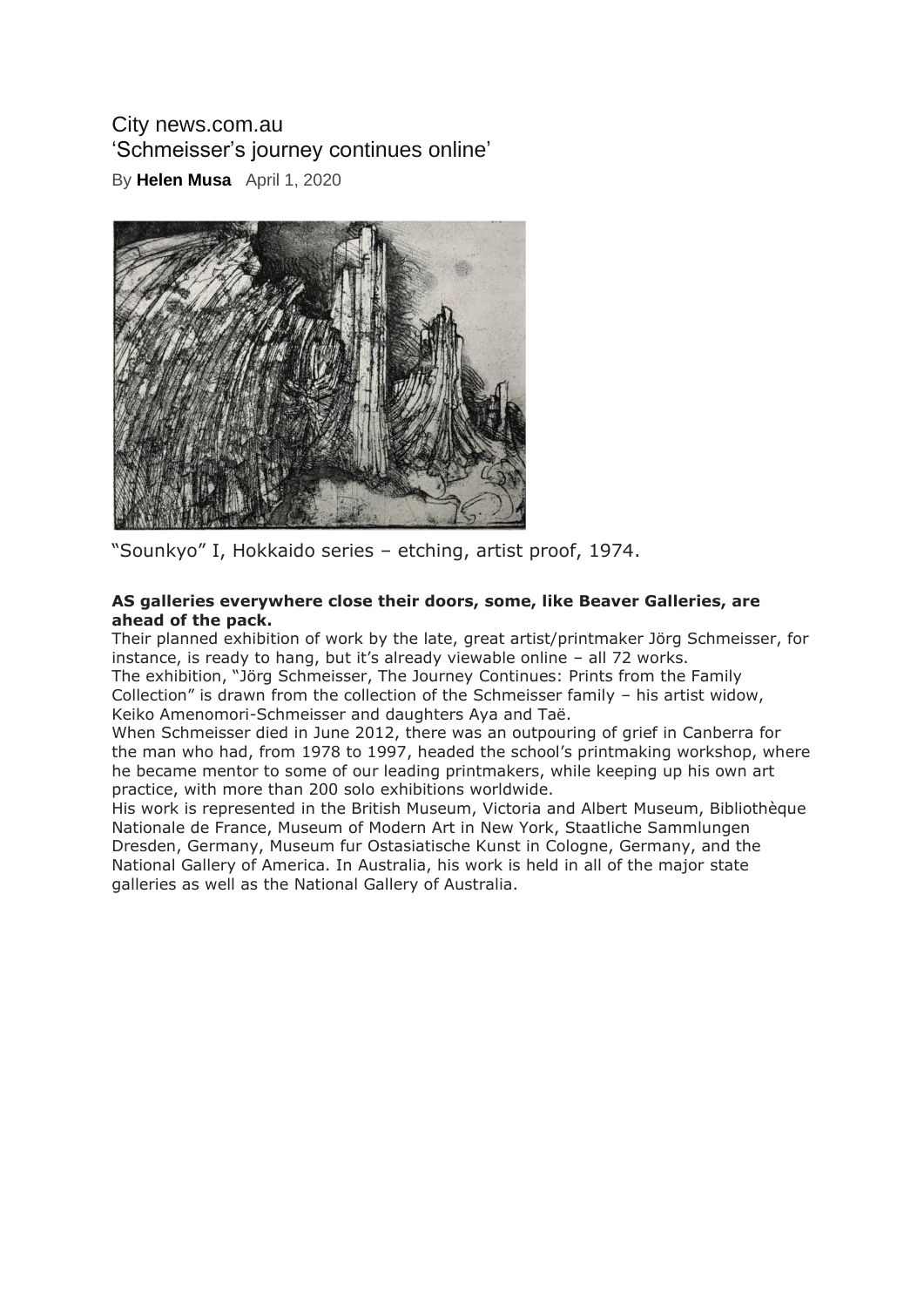

"Marine Rocks, Lord Howe Island" – etching, state proof, 1984.

Described by his former boss at the School of Art, Professor David Williams, as "the perfect gentleman", Schmeisser had been born in Pomerania, then in Germany but now Poland, in 1942, and studied at the Academy of Fine Arts in Hamburg. In 1968 he headed to Kyoto, Japan, to study its ancient culture.

There in 1970 he met Keiko, his wife-to-be of over 40 years, who told us recently, "I look after Jörg's work and found some special prints, maybe not editioned prints, but things like colour proofs, which he did a lot in his career… since Martin and Susie Beaver were always so supportive of his work, it was in my mind to have a show based on those prints."

Since his death in 2012, she said, there had been a number of exhibitions including a small one in Japan last year and one in Dresden, Germany, but the future was less certain.



"Self portrait" – etching, 4 of 30, 1987.

Jörg, she said, was the quintessential artist-traveller. In the early days of their marriage she went with him to the USA, Israel, and the village in Poland where he was born and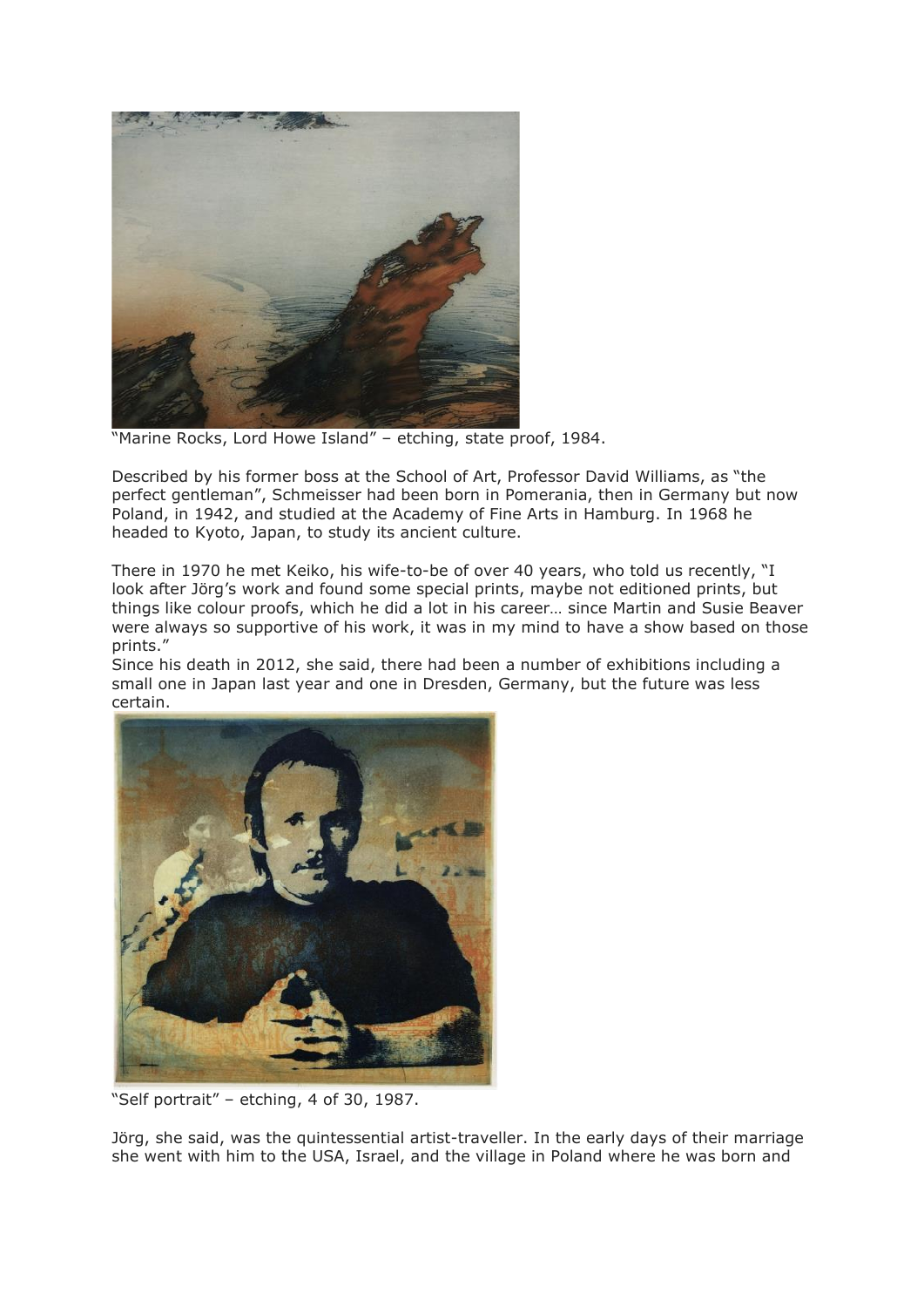around Japan, including north to Hokkaido, the subject of a series in this unusual exhibition.

But with two daughters to raise, Keiko stayed at home in O'Connor while his travels took him to places as far afield as Angkor Wat and Antarctica, Ladakh, Jerusalem, Venice, Princeton and Arnhem Land.

"He was not often at home," Keiko explains, "but luckily my father had been a businessman and was hardly at home, so it was quite familiar… I always let him go and he always returned a much happier man."

Always gregarious, he kept up his connections and friendships around the world. I once spent hours with him in Osaka drinking beer and talking art, a favourite pastime. But in Keiko's view there were two visits which were of the greatest significance.



"Phuktal, Ladakh" (large) – etching, 10 of 80 bleed, 1985.

The first was to Ladakh in Himalayan northern India, where he went with a German photographer on an expedition funded by the Cologne Museum of East Asian Art. "He had always treasured history, but Ladakh also had vast nature and harsh conditions, similar to Antarctica, almost untouched – and they travelled on a donkey," she says. The second seminal visit was to Antarctica in 1998 as part of a scientific visit organised by Princeton.

"Jörg loved science and was intrigued by the things they talked about," she says, which is evident in both the prints and diary which he later exhibited. Of the icebergs, he said, "There was nothing to compare them to, as I had done with buildings, in front of mountains or beside trees."



"Diary and icebergs" – etching, 8 of 80, 1998.